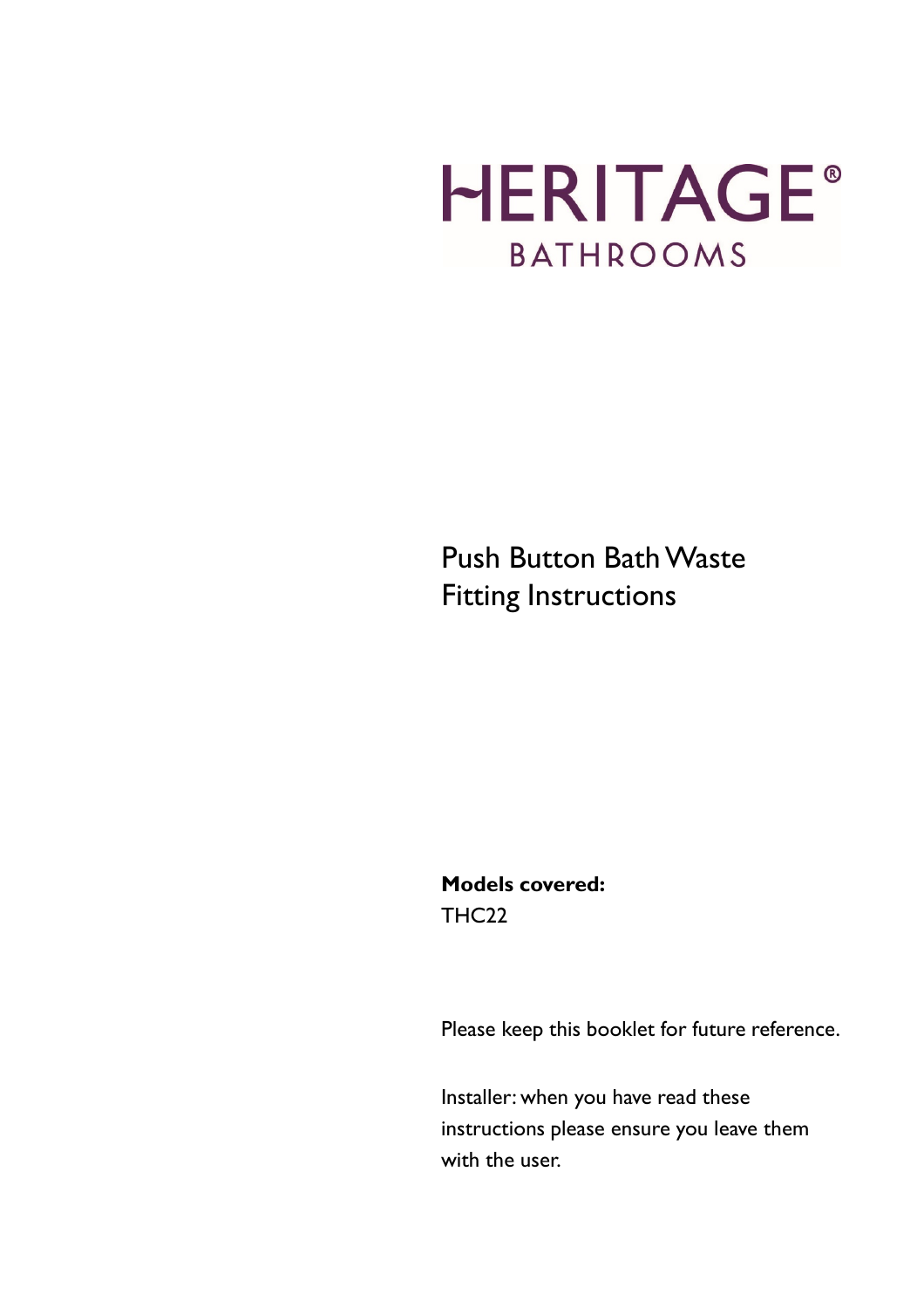#### **Contents**

When you buy a Heritage product, you can be confident that it not only features a beautiful, distinctive, classic design, but that it has also been made to the very highest quality standards. To ensure that it works to its full potential, it needs to be fitted correctly.

These fitting instructions have been created to give you all of the information you need and, if you need any further help, please do not hesitate to give us a call on 0844 701 8503.

| Introduction       | $\overline{0}$ |
|--------------------|----------------|
| Safety Note        | 02             |
| Installation       | 03             |
| Maintenance        | 04             |
| <b>Notes</b>       | 04             |
| Heritage Guarantee | $05 - 06$      |

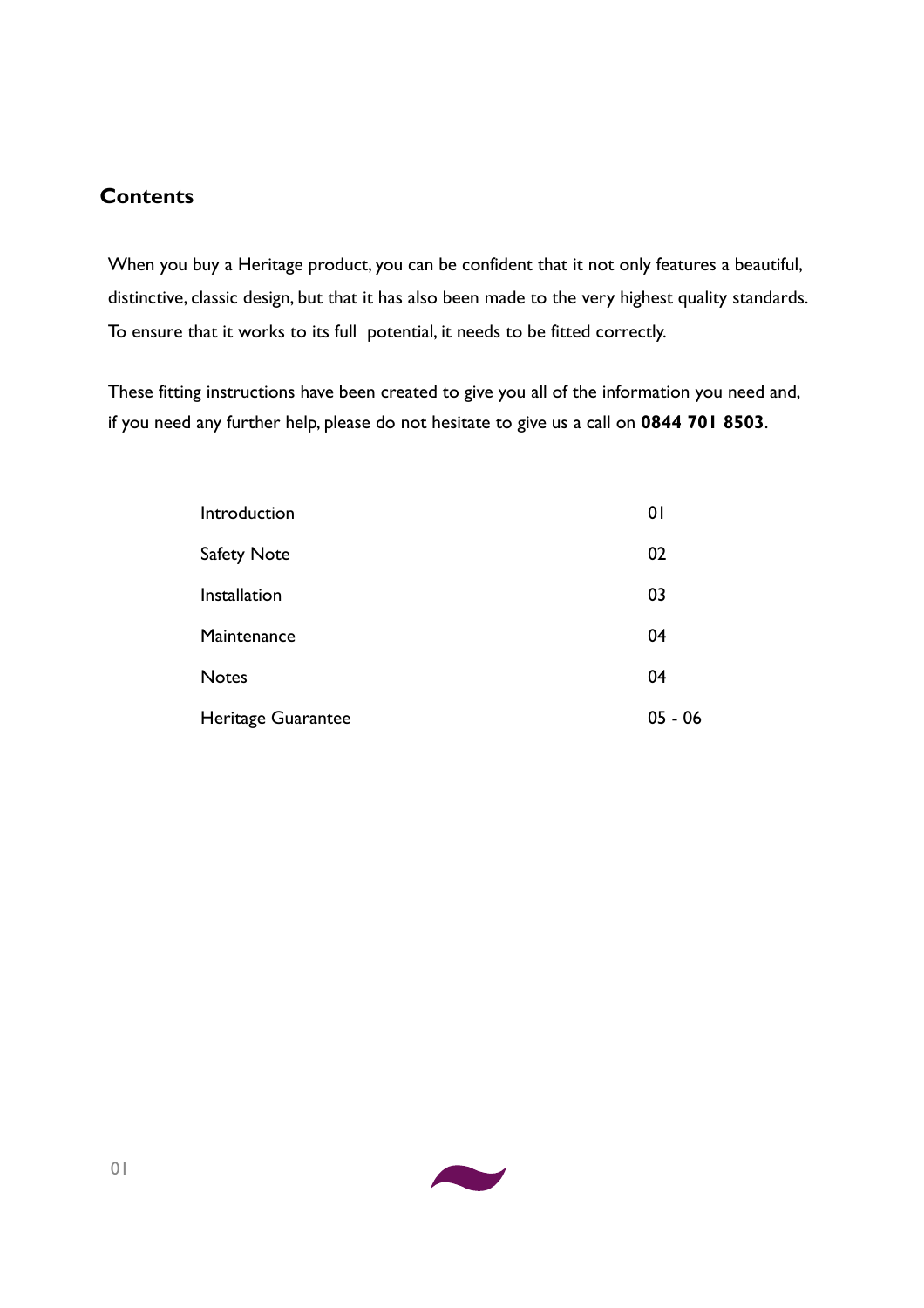## Safety Note



- Please read these instructions & retain for future use. All products manufactured & supplied by Heritage are safe, provided they are installed correctly, used correctly, and receive regular maintenance in accordance with these instructions.
- If you are in any doubt about your ability to install this product safely you must employ the services of an experienced, qualified plumber.

Before starting any installation project please consider the following:

- Prior to drilling into walls, check there are no hidden electrical wires or cables or water supply pipes with the aid of an electrical detector.
- If you use power tools do not forget:

- Wear eye protection.

- Unplug equipment after use.
- This product must not be modified in any way as this will invalidate the guarantee.
- These fittings need to be installed in accordance with and meet the requirements of the Water Supply (Water Fittings) Regulations 1999 and Scottish Byelaws 2004.

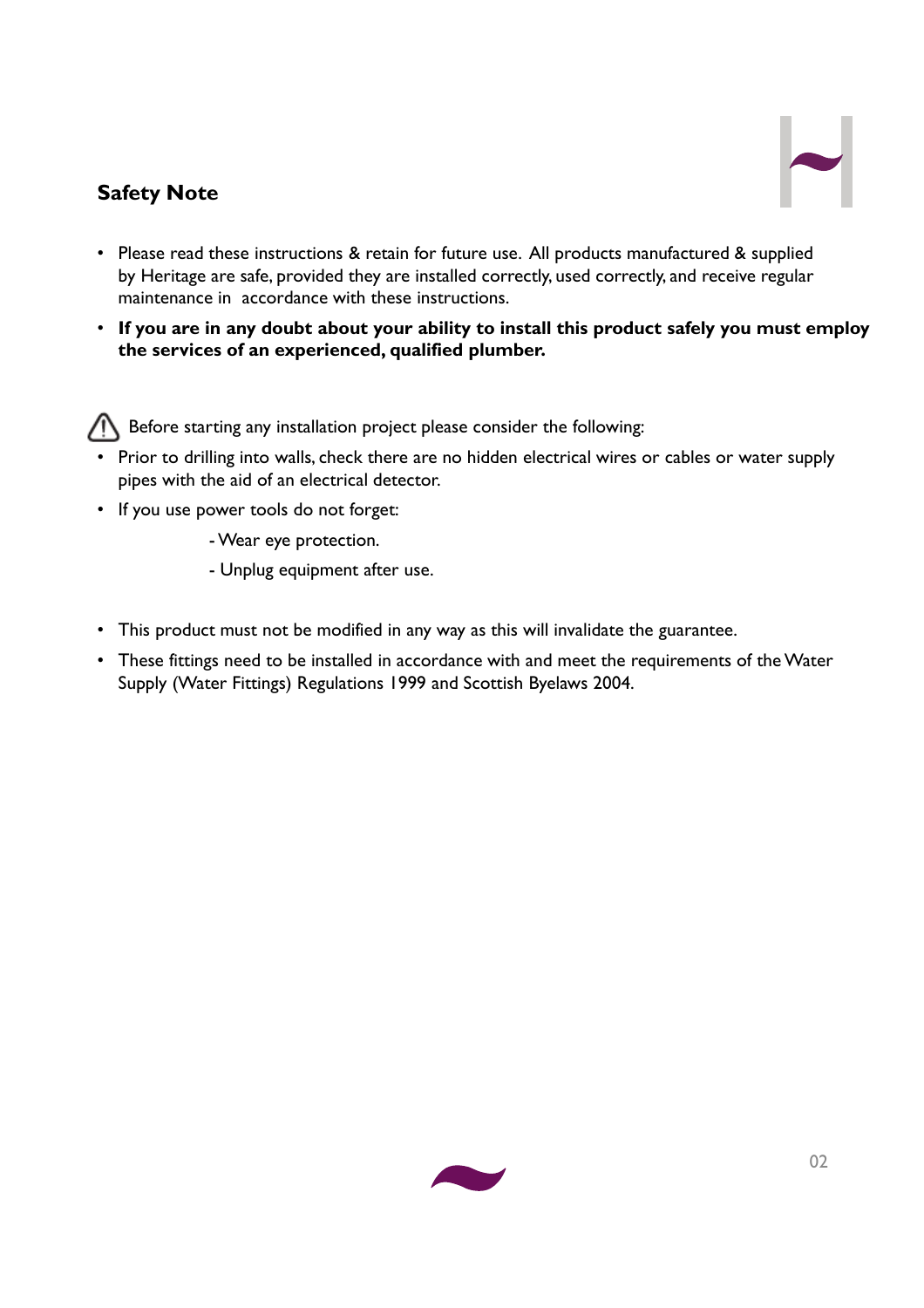

- 1. Overflow Face (x1)
- 2. Overflow Screw (x1)
- 3. Overflow Body (x1)
- 4. Overflow Washer (x1)
- 5. Nut & Washers (x2) 6. Hose (x1)
- 
- 7. Clicker Mechanism (x1)
- 8. Screw (x1)
- 9. Flange (x1)
- 10. Sealing Washer (x2)
- 11. Overflow Elbow (x1)
- 12. Waste Body (x1)



2. Fit the waste body (12) and one of the sealing washers (10) under the bath. It is recommended to use a pure silicon sealant where necessary to apply to all sealing faces of the washers.

ĥ

**MANARA COMMUNICATION COMMUNICATION** 

10

 $12$ 

- 3. Place the second sealing washer (10) underneath the Flange; and secure the Flange (9) with a screw (8) to seal inside the bath.
- 4. Screw the Clicker Mechanism (7) into the Flange (9). Do not overtighten.

 $11$ 

- 5. Fit the Overflow Elbow (11) to the bath using the Overflow Washer (4) and sealant where necessary. Secure in place using the Overflow Body (3) and tightening with the Overflow Screw (2). Screw the Overflow Face (1) onto the Overflow Screw (2).
- 6. Connect the hose (6) to both the Overflow Elbow (11) and Waste Body (12) by attaching the hose using the Nut & Washers (5) as shown in the diagram and screwing them into place.
- 7. Check all joints and connections for leaks.
- 8. In order to fill the bath, the button in the middle of the waste needs to be pressed down. To release water, press button again.
- 9. See over the page for aftercare instructions.

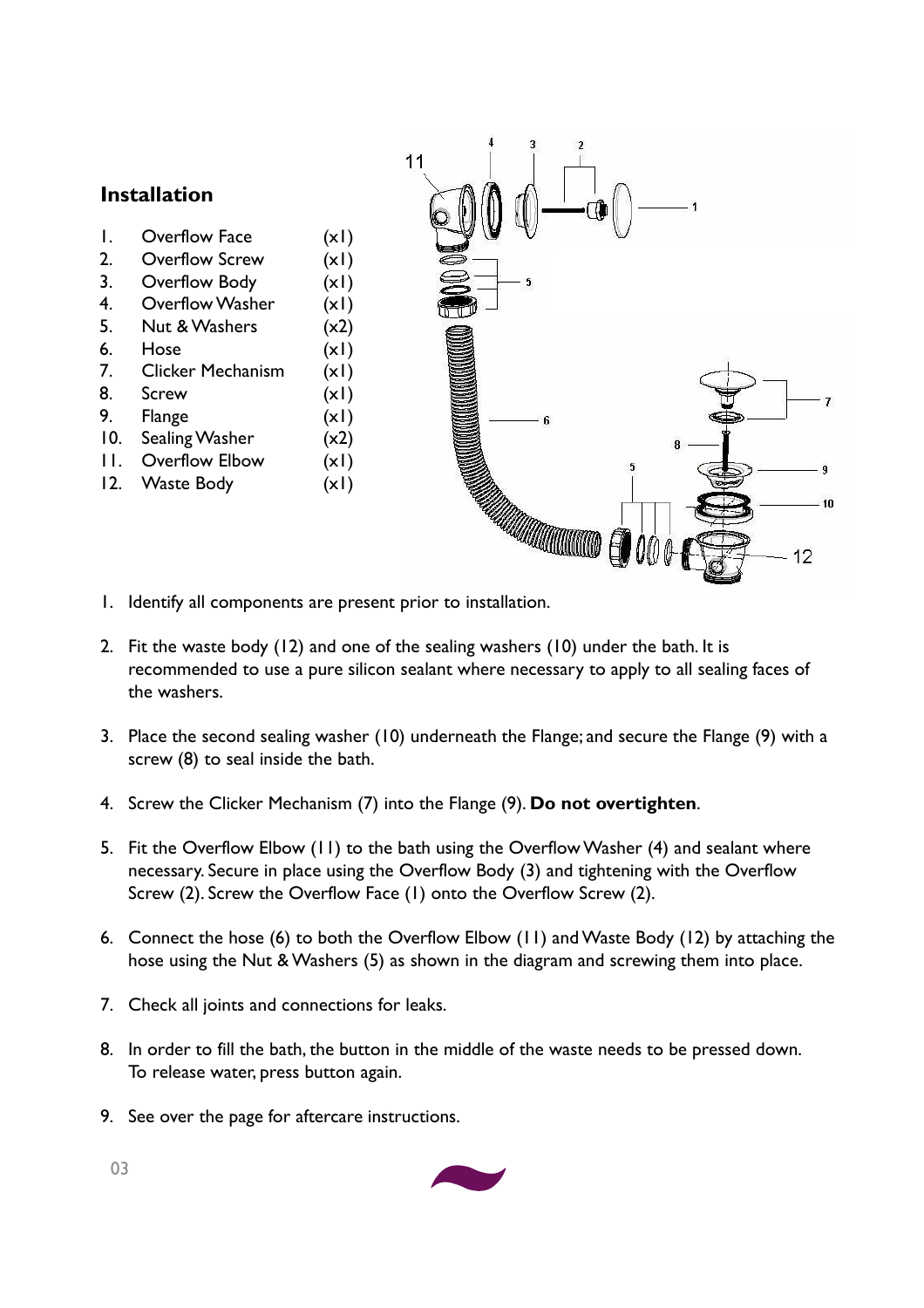### **Maintenance**

#### General Cleaning

Your fitting has a high quality finish and should be treated with care to preserve the visible surfaces. All finishes will wear if not cleaned correctly. The only safe way to clean your product is to wipe with a soft damp cloth. Stains can be removed using washing up liquid. All bathroom cleaning products (powders and liquids) will damage the surface of your fitting, even the nonscratch cleaners.

Note: Never use abrasive detergents or disinfectants or those containing alcohol, hydrochloric acid or phosphoric acid.

#### Notes:

Please use this space to add any notes which you or your installer may have regarding the

installation or servicing of this product:

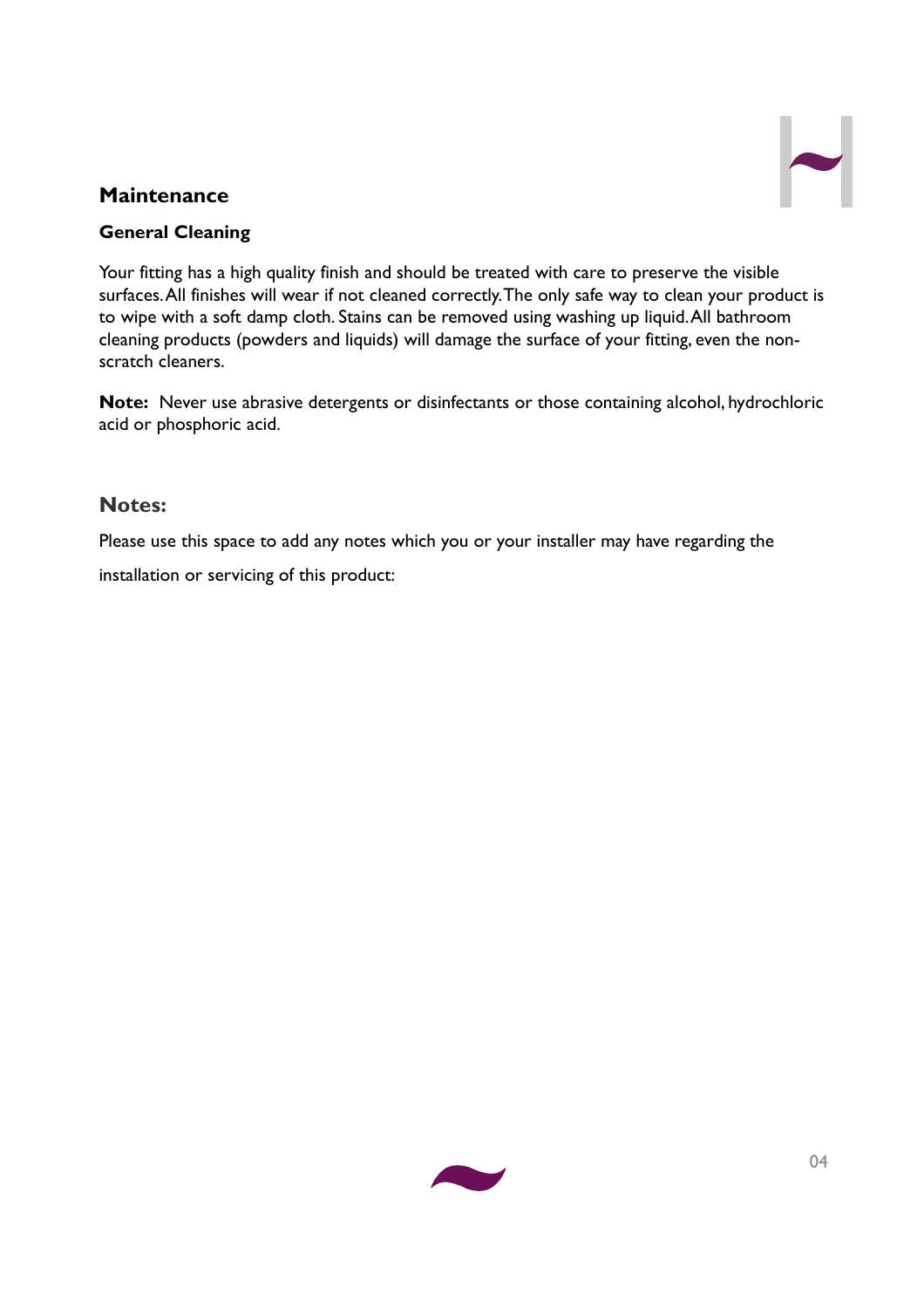

#### Heritage Bathrooms Guarantee

When you buy a Heritage product, you can be confident that it not only features distinctive design, but that it has also been made to meet our rigorous quality standards.

We offer robust guarantees and an attentive aftercare service to ensure that if you do experience any issues, we can deal with a problem quickly, and effectively.

Please note that guarantees are only valid with proof of purchase.

Our guarantees are as follows:



Lifetime Guarantee on Acrylic & Cast Iron Baths And Sanitaryware

## Register now for additional peace of mind

Register your product with us now and, if you do have any queries after installation, we'll be able to quickly identify the product and give you the best advice. It also means that you won't have to keep your proof of purchase to validate your guarantee. To register, simply go online at www.heritagebathrooms.com/register

# Guarantee Terms and Conditions

This guarantee is in addition to your statutory and other legal rights and is subject to the following conditions:

- The product was purchased within the United Kingdom or Republic of Ireland
- The product is used in domestic applications only
- The guarantee applies solely to the original purchaser with proof of purchase
- The installation must allow ready access to all products for the purpose of inspection, maintenance or replacement
- Repair under this guarantee does not extend the original expiry date. The guarantee on any

replacement parts or product ends at the original expiry date

Any part found to be defective during the guarantee period will be replaced without charge, providing that the product has been installed in accordance with the instructions given in this guide and used as the manufacturer intended. If the product is no longer available, Heritage will endeavour to provide the nearest equivalent.

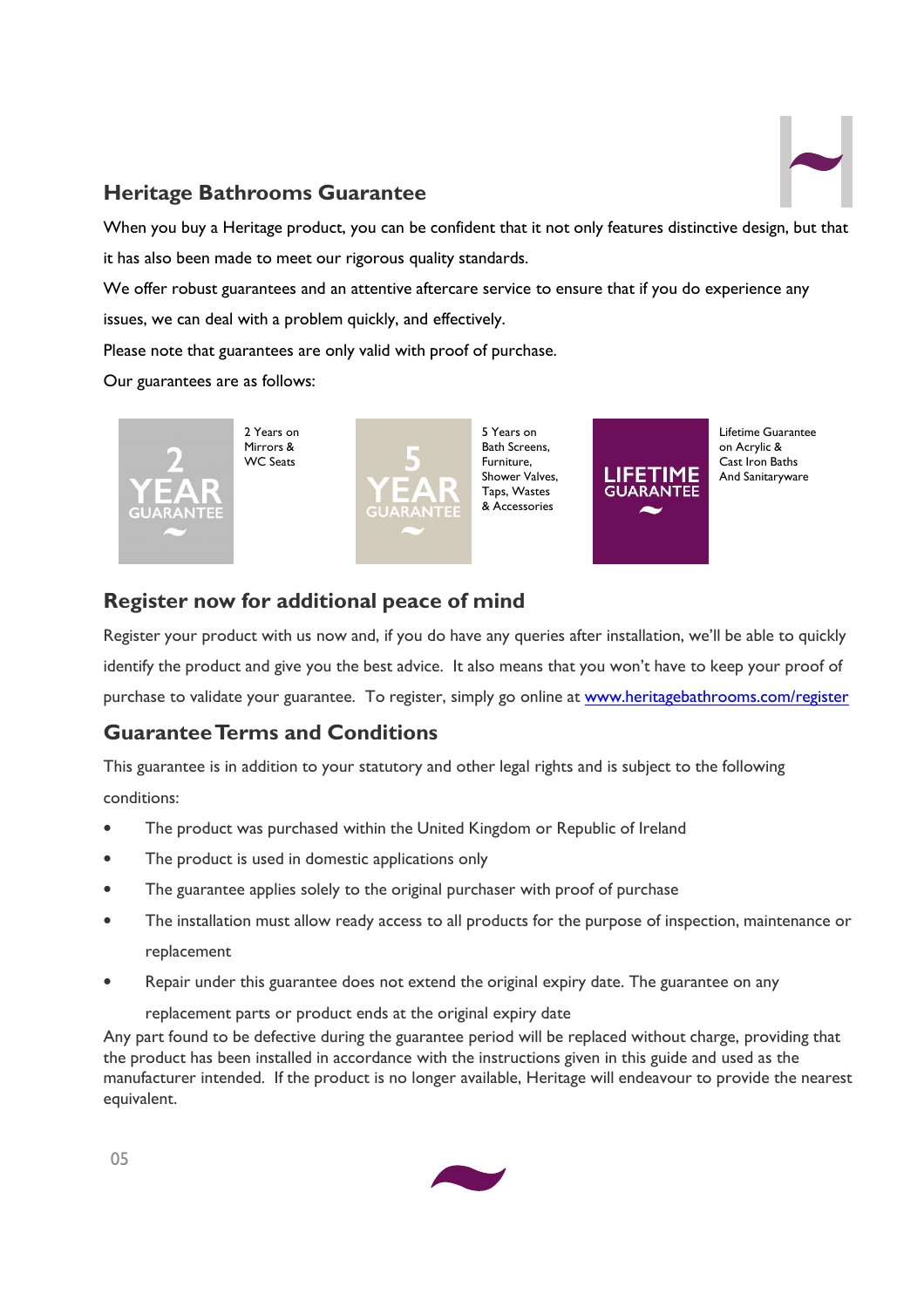## Heritage Bathrooms Guarantee Cont.

The guarantee does not cover:

- Damage or defects caused by
	- General wear and tear (including special non-chrome finishes; components such as filters, seals, 'O' rings and washers)
	- Incorrect installation
	- Repair using non-Heritage parts
	- Accidental or wilful misuse
	- Corrosion and the use of inappropriate cleaning products.
	- System debris including the build-up of limescale (which can be controlled through regular servicing and maintenance)
- Compensation for loss of use of the product or consequential loss of any kind.

In the interests of continuous product improvement, Heritage reserves the right to alter product specifications without notice.

#### Need help?

In the unlikely event that you encounter a problem with your Heritage product, you must, in the first instance, contact the retailer you purchased it from. They will advise as to whether it is due to a manufacturing fault or an installation fault. If the problem is due to a manufacturing fault, they will contact us to arrange a supply of a replacement product as soon as possible. To speak to a Heritage customer service advisor, please contact our technical helpline on 0844 701 8503.